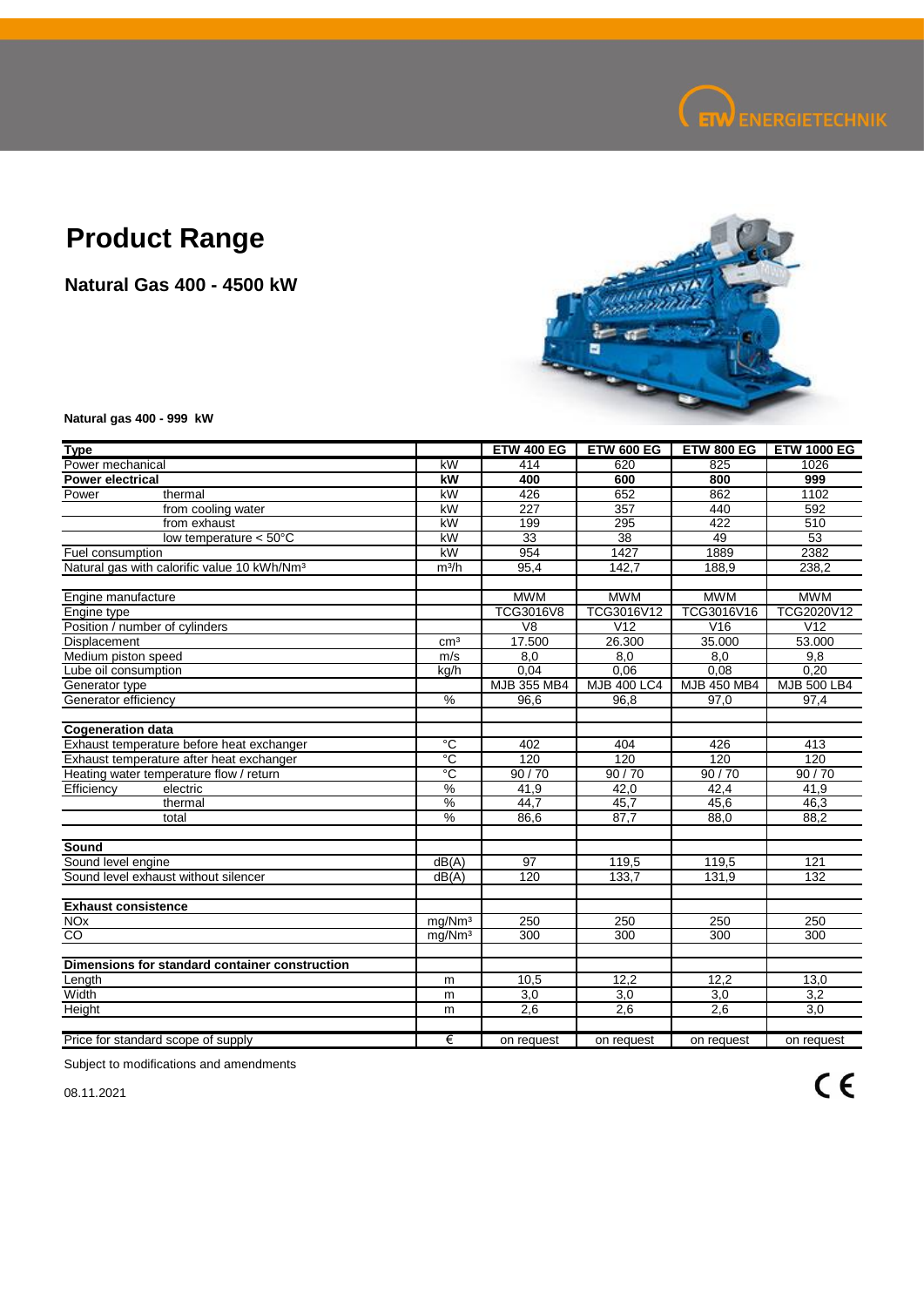

## **Natural gas 1013 - 1500 kW**

| <b>Type</b>                                             |                        |                           | <b>ETW 1010 EG   ETW 1130 EG  </b> |                 | <b>ETW 1200 EG I ETW 1500 EG</b> |
|---------------------------------------------------------|------------------------|---------------------------|------------------------------------|-----------------|----------------------------------|
| Power mechanical                                        | kW                     | 1040                      | 1155                               | 1232            | 1540                             |
| <b>Power electrical</b>                                 | kW                     | 1013                      | 1125                               | 1200            | 1500                             |
| Power<br>thermal                                        | kW                     | 1126                      | 1265                               | 1244            | 1687                             |
| from cooling water                                      | kW                     | 630                       | 558                                | 631             | 744                              |
| from exhaust                                            | kW                     | 496                       | 707                                | 613             | 943                              |
| low temperature $< 50^{\circ}$ C                        | kW                     | 51                        | 124                                | 110             | 151                              |
| Fuel consumption                                        | $\overline{\text{KW}}$ | 2396                      | 2759                               | 2818            | 3676                             |
| Natural gas with calorific value 10 kWh/Nm <sup>3</sup> | m <sup>3</sup> /h      | 239,6                     | 275,9                              | 281,8           | 367,6                            |
| Engine manufacture                                      |                        | <b>MTU</b>                | <b>MWM</b>                         | <b>MWM</b>      | <b>MWM</b>                       |
| Engine type                                             |                        | 8V4000L64FNER TCG2020V12K |                                    | TCG2020V12      | TCG2020V16K                      |
| Position / number of cylinders                          |                        | V <sub>8</sub>            | V <sub>12</sub>                    | V <sub>12</sub> | V16                              |
| Displacement                                            | cm <sup>3</sup>        | 38.150                    | 53.100                             | 53.000          | 70.800                           |
| Medium piston speed                                     | m/s                    | 10,5                      | 9,8                                | 9,8             | 9,8                              |
| Schmierölverbrauch                                      | kg/h                   | 0,16                      | 0.23                               | 0.24            | 0,30                             |
| Generator type                                          |                        | a.A.                      | <b>MJB 500 MA4</b>                 | MJB 500 MB4     | <b>MJB 500 LA4</b>               |
| Generator efficiency                                    | %                      | 97,4                      | 97,4                               | 97,4            | 97,4                             |
|                                                         |                        |                           |                                    |                 |                                  |
| <b>Cogeneration data</b>                                |                        |                           |                                    |                 |                                  |
| Exhaust temperature before heat exchanger               | $\overline{c}$         | 410                       | 483                                | 415             | 483                              |
| Exhaust temperature after heat exchanger                | ℃                      | 120                       | 120                                | 120             | 120                              |
| Heating water temperature flow / return                 | °C                     | 90/70                     | 90/70                              | 90/70           | 90/70                            |
| Efficiency<br>electric                                  | $\%$                   | 42,3                      | 40,8                               | 42,6            | 40,8                             |
| thermal                                                 | $\%$                   | 47,0                      | 45,8                               | 44,1            | 45,9                             |
| total                                                   | $\frac{0}{2}$          | 89,3                      | 86,6                               | 86.7            | 86,7                             |
| Sound                                                   |                        |                           |                                    |                 |                                  |
| Sound level engine                                      | dB(A)                  | 117,2                     | 103                                | 121             | 108                              |
| Sound level exhaust without silencer                    | dB(A)                  | 118,2                     | 119                                | 132,1           | 120                              |
|                                                         |                        |                           |                                    |                 |                                  |
| <b>Exhaust consistence</b>                              |                        |                           |                                    |                 |                                  |
| <b>NO<sub>x</sub></b>                                   | mg/Nm <sup>3</sup>     | 250                       | 500                                | 250             | 500                              |
| CO                                                      | mg/Nm <sup>3</sup>     | 300                       | 300                                | 300             | 300                              |
| Dimensions for standard container construction          |                        |                           |                                    |                 |                                  |
| Length                                                  | m                      | 12,2                      | 13,0                               | 13,0            | 14,0                             |
| Width                                                   | m                      | 3.2                       | 3.2                                | 3.2             | 3.2                              |
| Height                                                  | m                      | 3,0                       | 3,0                                | 3,0             | 3,0                              |
|                                                         |                        |                           |                                    |                 |                                  |
| Price for standard scope of supply                      | €                      | on request                | on request                         | on request      | on request                       |

Subject to modifications and amendments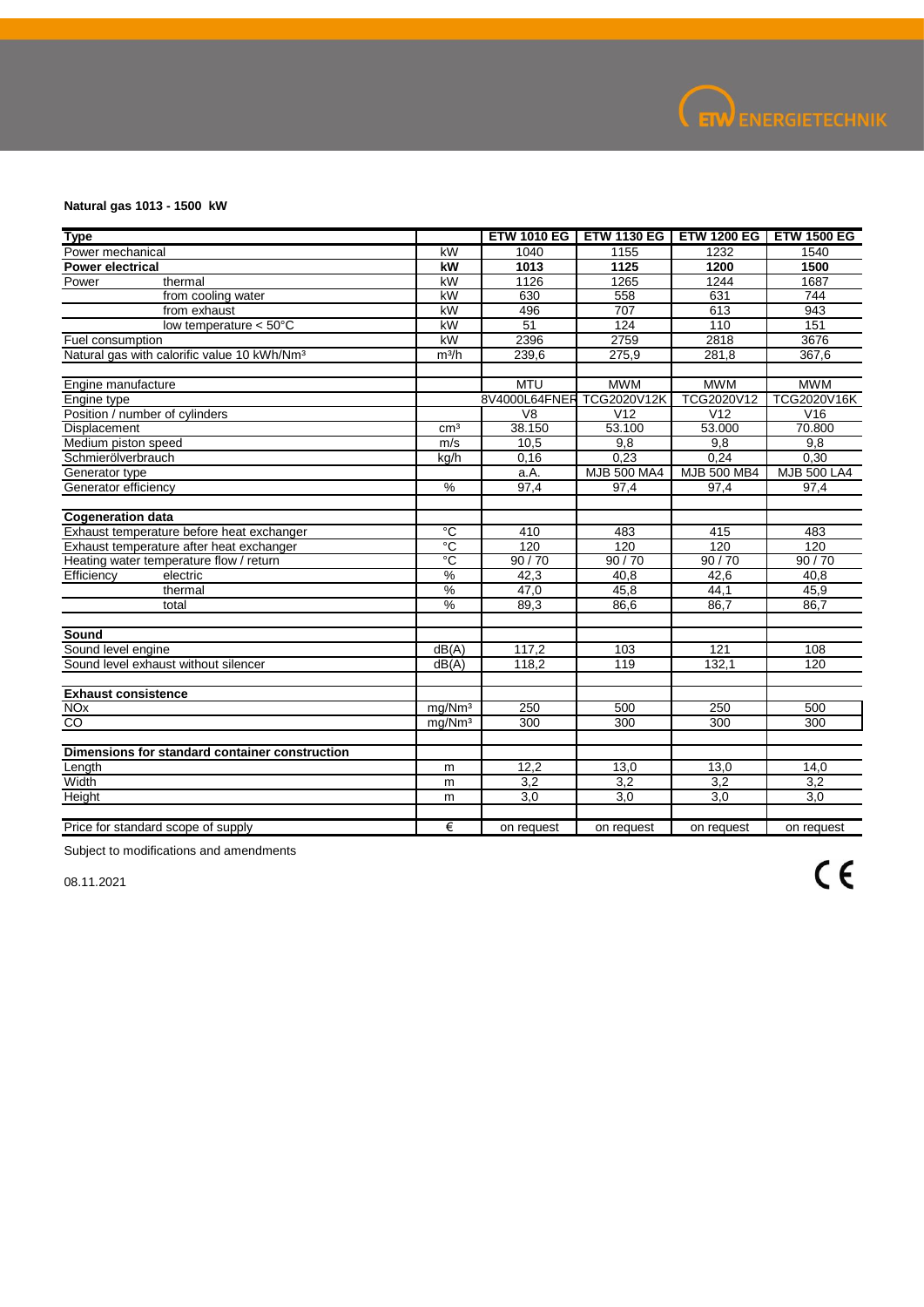

## **Natural gas 1521 - 2028 kW**

| <b>Type</b>                                             |                    |                  |                    |             | ETW 1520 EG   ETW 1560 EG   ETW 2000 EG   ETW 2020 EG |
|---------------------------------------------------------|--------------------|------------------|--------------------|-------------|-------------------------------------------------------|
| Power mechanical                                        | kW                 | 1560             | 1605               | 2054        | 2080                                                  |
| <b>Power electrical</b>                                 | kW                 | 1521             | 1560               | 2000        | 2028                                                  |
| Power<br>thermal                                        | kW                 | 1468             | 1650               | 2073        | 2288                                                  |
| from cooling water                                      | kW                 | 756,02           | 827                | 1049        | 1260                                                  |
| from exhaust                                            | kW                 | $\overline{712}$ | 823                | 1024        | 1028                                                  |
| low temperature $< 50^{\circ}$ C                        | kW                 | 104              | 138                | 178         | 103                                                   |
| Fuel consumption                                        | kW                 | 3438             | 3696               | 4690        | 4826                                                  |
| Natural gas with calorific value 10 kWh/Nm <sup>3</sup> | m <sup>3</sup> /h  | 343,8            | 369,6              | 469,0       | 482,6                                                 |
|                                                         |                    |                  |                    |             |                                                       |
| Engine manufacture                                      |                    | <b>MTU</b>       | <b>MWM</b>         | <b>MWM</b>  | <b>MTU</b>                                            |
| Engine type                                             |                    | 12V4000L64FNE    | TCG2020V16         | TCG2020V20  | 6V4000L64FNEF                                         |
| Position / number of cylinders                          |                    | V <sub>12</sub>  | V16                | V20         | V16                                                   |
| Displacement                                            | cm <sup>3</sup>    | 57.225           | 71.000             | 89.000      | 76.300                                                |
| Medium piston speed                                     | m/s                | 10,5             | 9.8                | 9.8         | 10,5                                                  |
| Schmierölverbrauch                                      | kg/h               | 0,24             | 0,31               | 0,40        | 0,32                                                  |
| Generator type                                          | $\%$               | LSA 51.2 VL90    | <b>MJB 500 LA4</b> | MJB 560 LB4 | a.A.                                                  |
| Generator efficiency                                    |                    | 97,5             | 97,2               | 97,4        | 97,5                                                  |
| <b>Cogeneration data</b>                                |                    |                  |                    |             |                                                       |
| Exhaust temperature before heat exchanger               | $\overline{c}$     | 410              | 421                | 415         | 422                                                   |
| Exhaust temperature after heat exchanger                | ℃°                 | 120              | 120                | 120         | 120                                                   |
| Heating water temperature flow / return                 | $\overline{C}$     | 90/70            | 90/70              | 90/70       | 90/70                                                 |
| Efficiency<br>electric                                  | $\frac{9}{6}$      | 44,2             | 42,2               | 42,6        | 42,0                                                  |
| thermal                                                 | %                  | 42.7             | 44,6               | 44,2        | 47,4                                                  |
| total                                                   | $\frac{9}{6}$      | 86,9             | 86,9               | 86,8        | 89,4                                                  |
| Sound                                                   |                    |                  |                    |             |                                                       |
| Sound level engine                                      | dB(A)              | 124,1            | 122                | 124         | 124,1                                                 |
| Sound level exhaust without silencer                    | dB(A)              | 111,8            | 134                | 136         | 111,8                                                 |
|                                                         |                    |                  |                    |             |                                                       |
| <b>Exhaust consistence</b>                              |                    |                  |                    |             |                                                       |
| <b>NO<sub>x</sub></b>                                   | mg/Mm <sup>3</sup> | 500              | 250                | 250         | 250                                                   |
| CO                                                      | mg/Nm <sup>3</sup> | 300              | 300                | 300         | 300                                                   |
| Dimensions for standard container construction          |                    |                  |                    |             |                                                       |
| Length                                                  | m                  | 13,0             | 14,0               | 15,0        | 14,0                                                  |
| Width                                                   | m                  | 3,2              | 3.2                | 3.2         | 3,2                                                   |
| Height                                                  | m                  | 3,0              | 3,0                | 3,3         | 3,3                                                   |
|                                                         |                    |                  |                    |             |                                                       |
| Price for standard scope of supply                      | €                  | on request       | on request         | on request  | on request                                            |

Subject to modifications and amendments